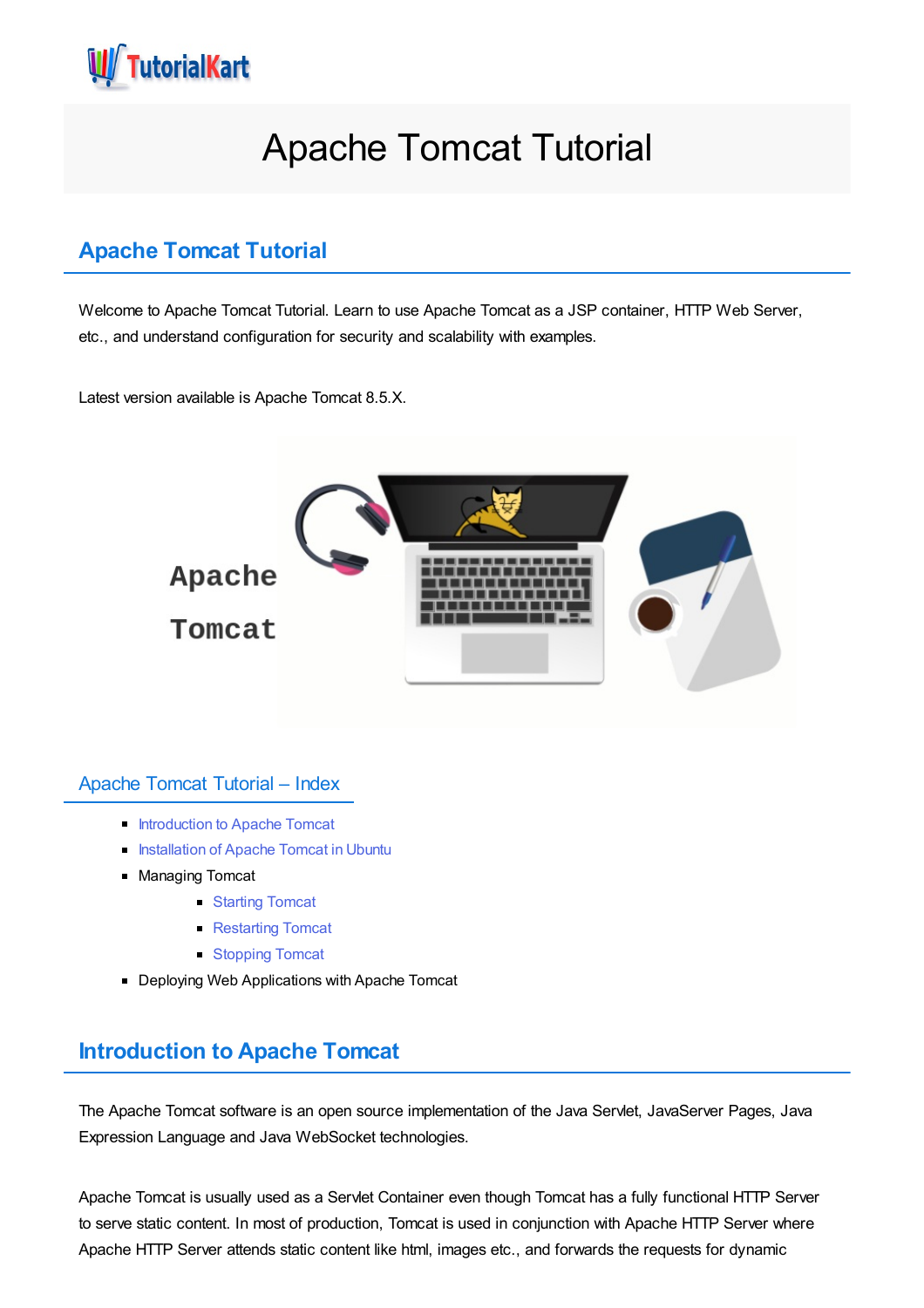content to Tomcat. This is because Apache HTTP Server supports more advanced options than that of Tomcat.

Latest Apache Tomcat version 8.5 adds support for HTTP/2, OpenSSL for JSSE, TLS virtual hosting and JASPIC 1.1

# Components and Features of Apache Tomcat

Apache Tomcat has following components and features to manage web applications.

- Catalina
- Coyote
- **Jasper**
- **Cluster**
- **High Availability**
- Web Application

#### Jasper 2

Jasper is the JSP Engine for Tomcat. Jasper is responsible for parsing JSP files and compilation of JSP's Java code as servlets.

Jasper is capable of background compilation, which means if any changes are made to JSP files, then the older versions of those JSP files are still retained by the server, until the updated JSP files are recompiled.

## **Catalina**

Catalina is Tomcat's servlet container. Catalina makes Tomcat a Web Server for dynamic content.

# **Coyote**

Coyote is the component that makes Tomcat capable as a HTTP Web Server. Coyote makes Catalina also act as a server that serves static content.

# **Installing Apache Tomcat on Ubuntu**

To install Tomcat on Ubuntu, you could use command line interface and run the following command :

\$ sudo apt-get install tomcat8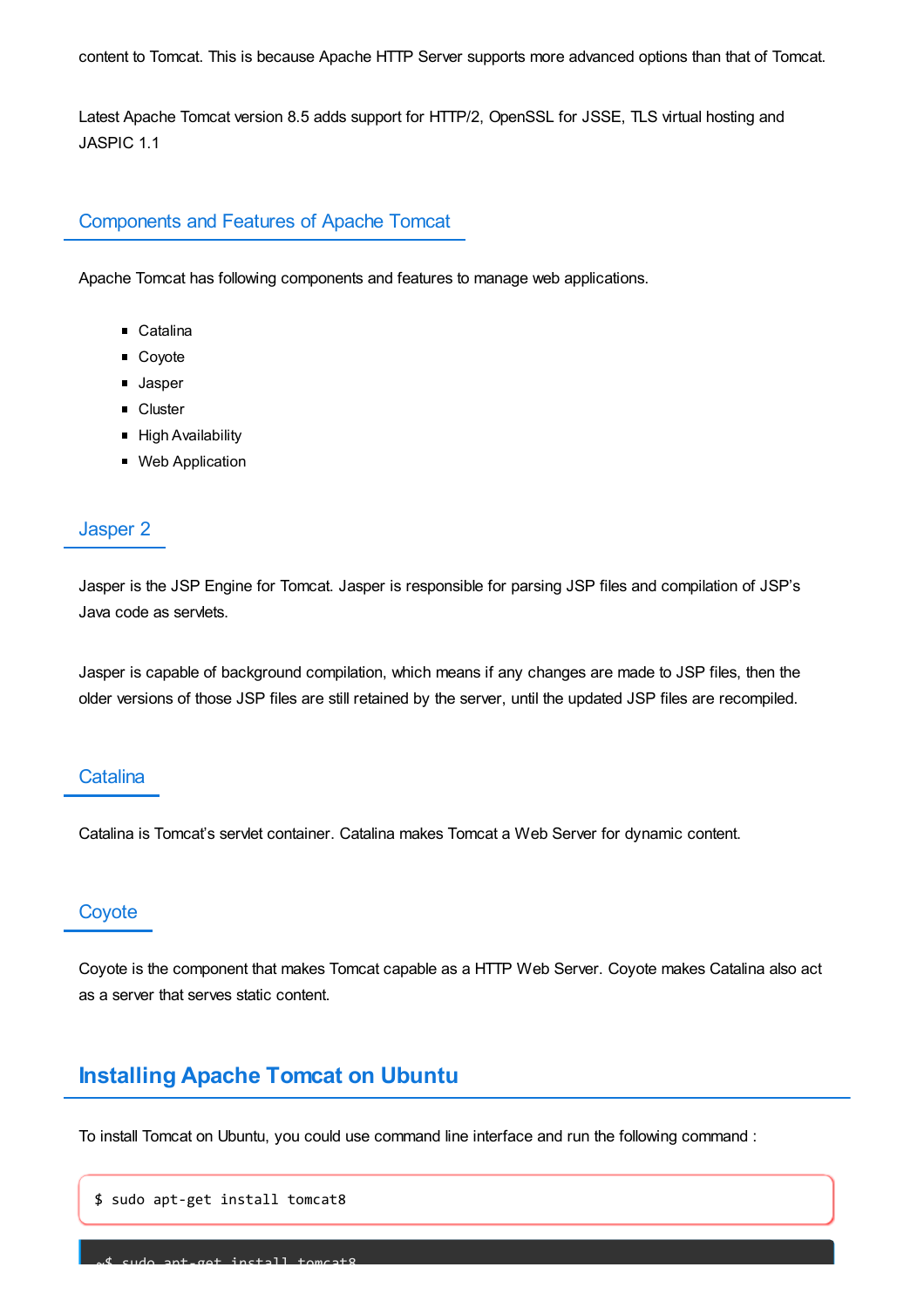

If you would like to install tomcat7 for some project related reasons, use tomcat7 instead of tomcat8 in the command.

Following are the useful locations that we may need in furthur steps :

- *I* /etc/tomcat{X} for configuration
- *I***usr/share/tomcat{X}** for runtime, called CATALINA\_HOME
- *I* /usr/share/tomcat{X}-root for webapps

You could check if the Tomcat server is running, by opening a browser and hitting the url http://localhost:8080/.. Something similar to the following would be responded back with.

# **It works!**

If you're seeing this page via a web browser, it means you've setup Tomcat successfully. Congratulations!

This is the default Tomcat home page. It can be found on the local filesystem at: /var/lib/tomcat8/webapps/R00T/index.html

Tomcat8 veterans might be pleased to learn that this system instance of Tomcat is installed with CATALINA HOME in /usr/share/tomcat8 and CATALINA BASE in /var/lib/tomcat8, following the rules from /usr/share/doc/tomcat8-common /RUNNING.txt.gz.

You might consider installing the following packages, if you haven't already done so:

**tomcat8-docs:** This package installs a web application that allows to browse the Tomcat 8 documentation locally. Once installed, you can access it by clicking here.

tomcat8-examples: This package installs a web application that allows to access the Tomcat 8 Servlet and JSP examples. Once installed, you can access it by clicking here.

tomcat8-admin: This package installs two web applications that can help managing this Tomcat instance. Once installed, you can access the manager webapp and the host-manager webapp.

NOTE: For security reasons, using the manager webapp is restricted to users with role "manager-gui". The host-manager webapp is restricted to users with role "admin-qui". Users are defined in /etc/tomcat8/tomcatusers.xml.

Start Apache Tomcat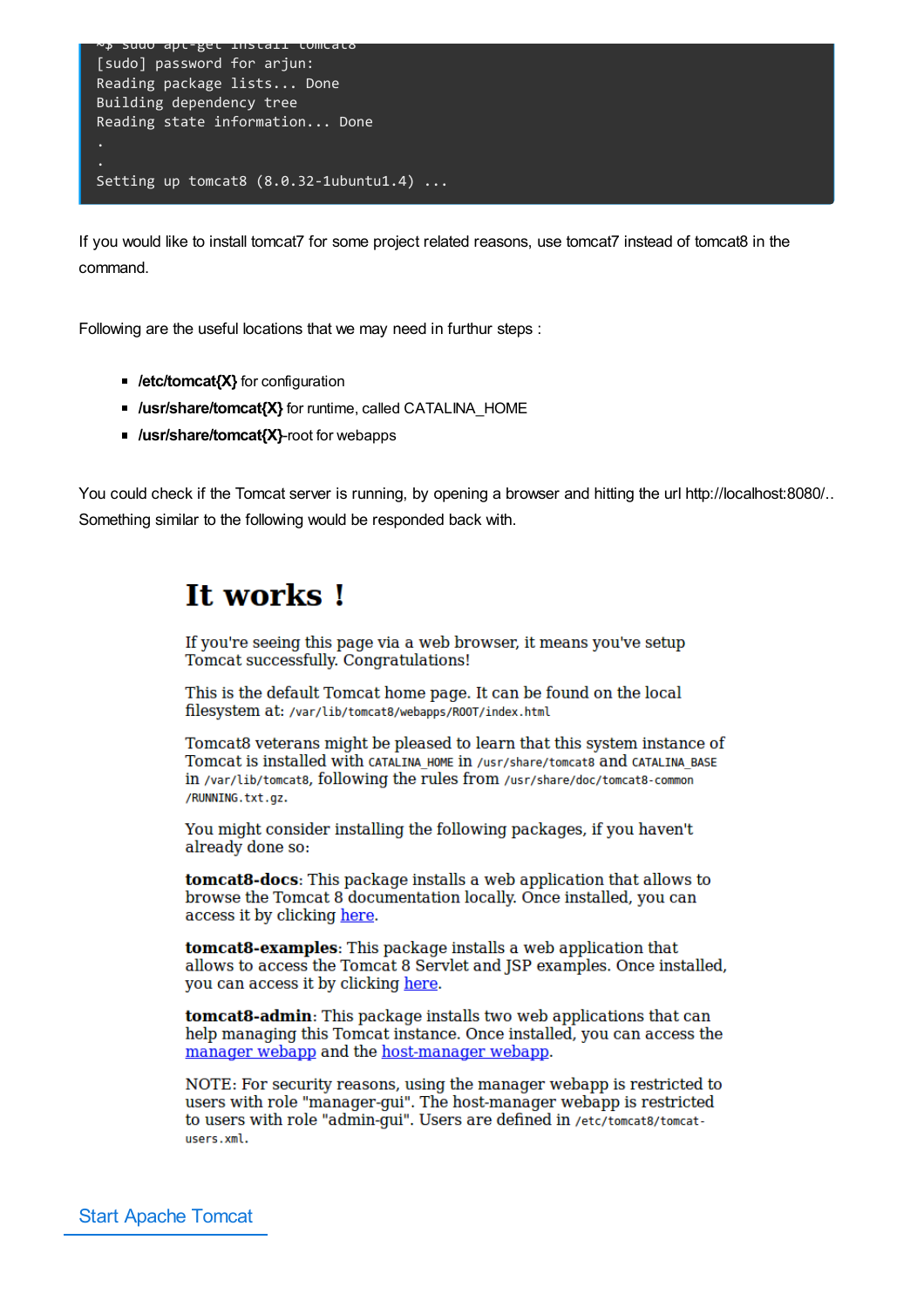Once you install Tomcat, it is started automatically.

In case if you have stopped it manually, and would like to start Apache Tomcat again, open a terminal and run the following command.

```
$ sudo /etc/init.d/tomcat8 start
```

```
~$ sudo /etc/init.d/tomcat8 start
[ ok ] Starting tomcat8 (via systemctl): tomcat8.service.
```
## Restart Apache Tomcat

There could be scenarios, like you have updated your web-application, where you may need to restart Apache Tomcat for the server to pickup the changes.

To restart Apache Tomcat, Open a Terminal and run the following command.

```
$ sudo /etc/init.d/tomcat8 restart
```

```
~$ sudo /etc/init.d/tomcat8 restart
[ ok ] Restarting tomcat8 (via systemctl): tomcat8.service.
```
# Stop Apache Tomcat

To stop Apache Tomcat, Open a Terminal run the following command.

\$ sudo /etc/init.d/tomcat8 stop

If you have installed tomat7, use tomcat7 instead of tomcat8 in the above command.

```
~$ sudo /etc/init.d/tomcat8 stop
[ ok ] Stopping tomcat8 (via systemctl): tomcat8.service.
```
# **Deploying Static Web-Applications with Apache Tomcat**

In the following sections, we shall learn to deploy static and web applications in tomcat.

Deploying Static Web-Applications with Apache Tomcat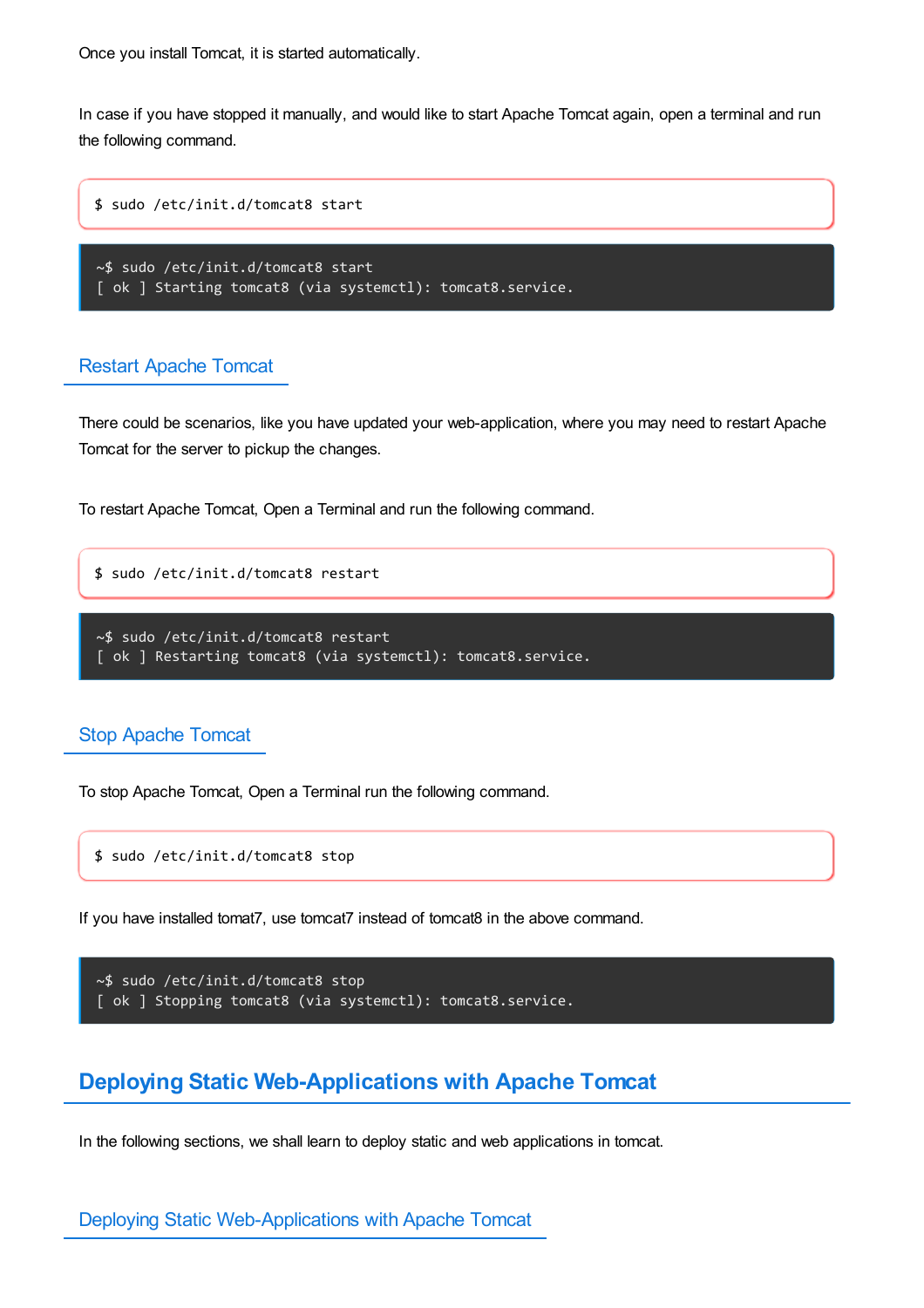To deploy static web application with Tomcat, all you need to do is copy your project folder to tomcat web-apps directory.

For Linux :

```
~$ sudo cp -a StaticWebProject/ /usr/share/tomcat8-root/
~$ cd /usr/share/tomcat8-root/
/usr/share/tomcat8-root$ ls
default_root StaticWebProject
/usr/share/tomcat8-root$ cd StaticWebProject/
/usr/share/tomcat8-root/StaticWebProject$ ls
another_page.html index.html
```
Now restart Tomcat for the changes to take effect.

```
~$ sudo /etc/init.d/tomcat8 restart
[ ok ] Restarting tomcat8 (via systemctl): tomcat8.service.
```
Open a broswer, and hit the url, http://localhost:8080/StaticWebProject.

#### Deploying Dynamic Web-Applications with Apache Tomcat

.war is the format of the web application that Apache Tomcat Server could deploy. If you are building a web application using an IDE like Eclipse, you could export the application as a WAR file.

## **Conclusion**

With these series of tutorials, we have learnt how to configure and work with Apache Tomcat.

| <b>Apache Big Data Tutorials</b>        |
|-----------------------------------------|
| ← Learn Apache Hadoop                   |
| <b>Learn Apache Spark</b><br>$\bigstar$ |
| <b>Learn Apache Flink</b><br>$\bigstar$ |
| ← Learn Apache Beam                     |
| <b>Learn Apache MXNet</b><br>✦          |
| <b>Apache Database Projects</b>         |
| ← Apache CouchDB Tutorial               |